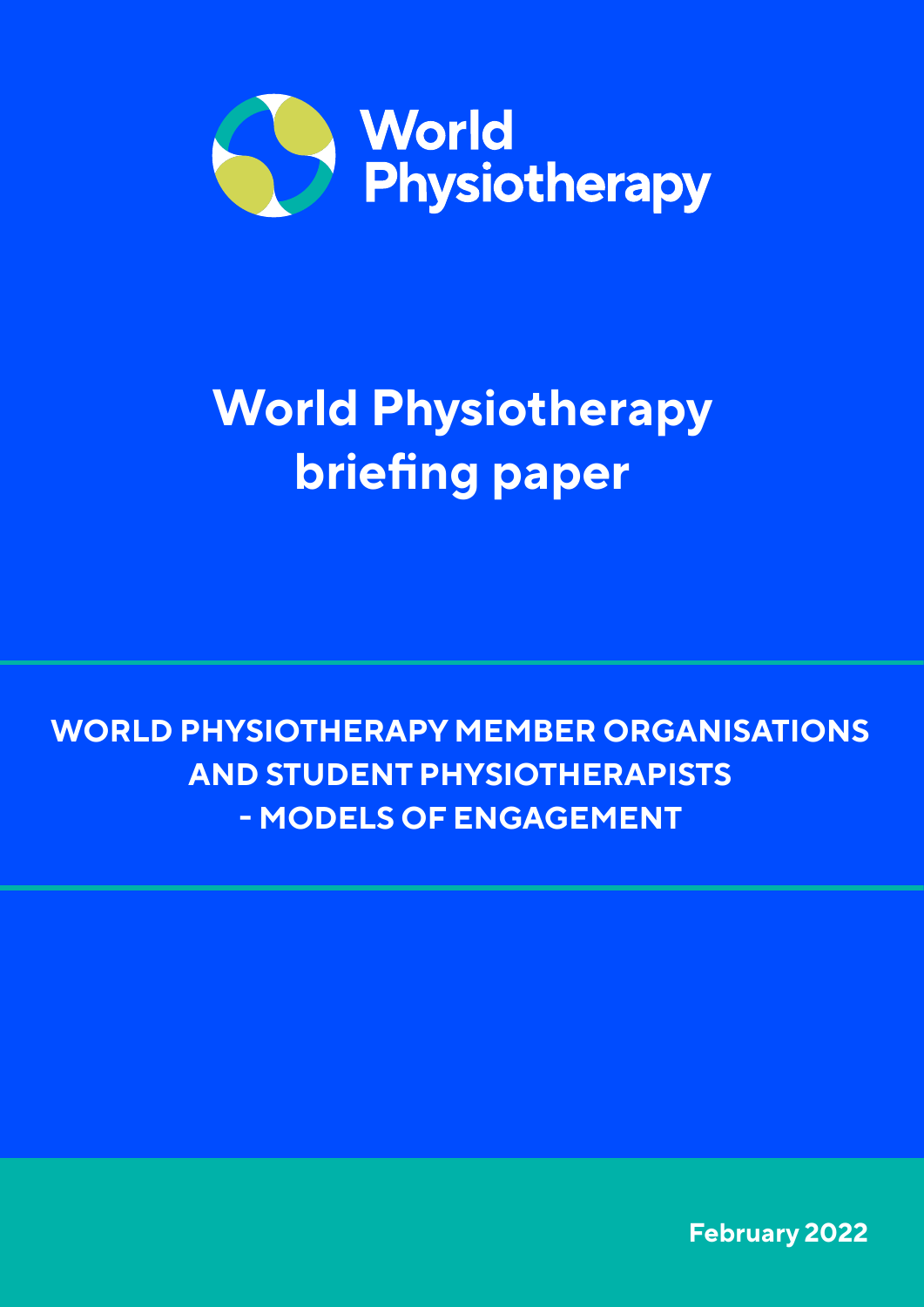### **World Physiotherapy briefing papers**

World Physiotherapy briefing papers inform our member organisations and others about topics that affect the physiotherapy profession.

### **Acknowledgement**

This paper has been produced with the contribution of the World Physiotherapy Future Network and our member organisations that responded to a survey.

### **Recommended citation**

World Physiotherapy. World Physiotherapy member organisations and student physiotherapists models of engagement. London, UK: World Physiotherapy; 2022.

ISBN: 978-1-914952-30-2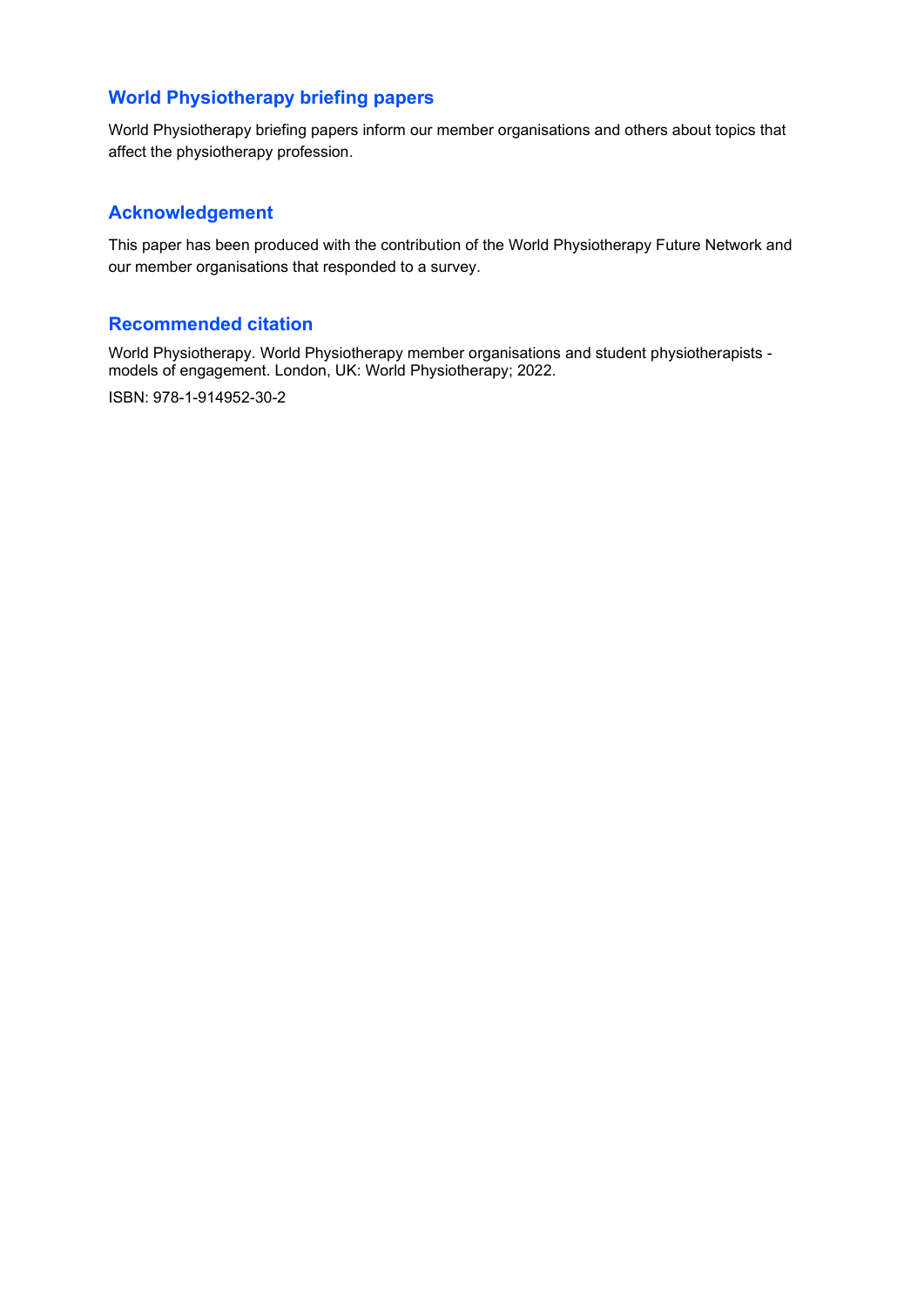## **Key messages**

Thirty-eight (38) member organisations (MOs), from all of World Physiotherapy's five regions, completed a survey to better understand the relationship between MOs and the physiotherapy students in their country/territory.

These key messages reflect the findings from the survey.

- A close relationship with students via appropriate structures has the potential to encourage member growth.
- Different models are used globally to engage with student physiotherapists:
	- o free membership
	- o fee paying membership
	- o student association within the MO
	- o independent external student association with or without a link to the MO
- Promoting membership directly to students and via universities are the strategies commonly used to recruit student members.
- Member value for students is most often provided via:
	- o discounted access to services eg conference attendance
	- o opportunities to contribute to your association's committees/working groups
	- o access to learning resources and events specifically for students

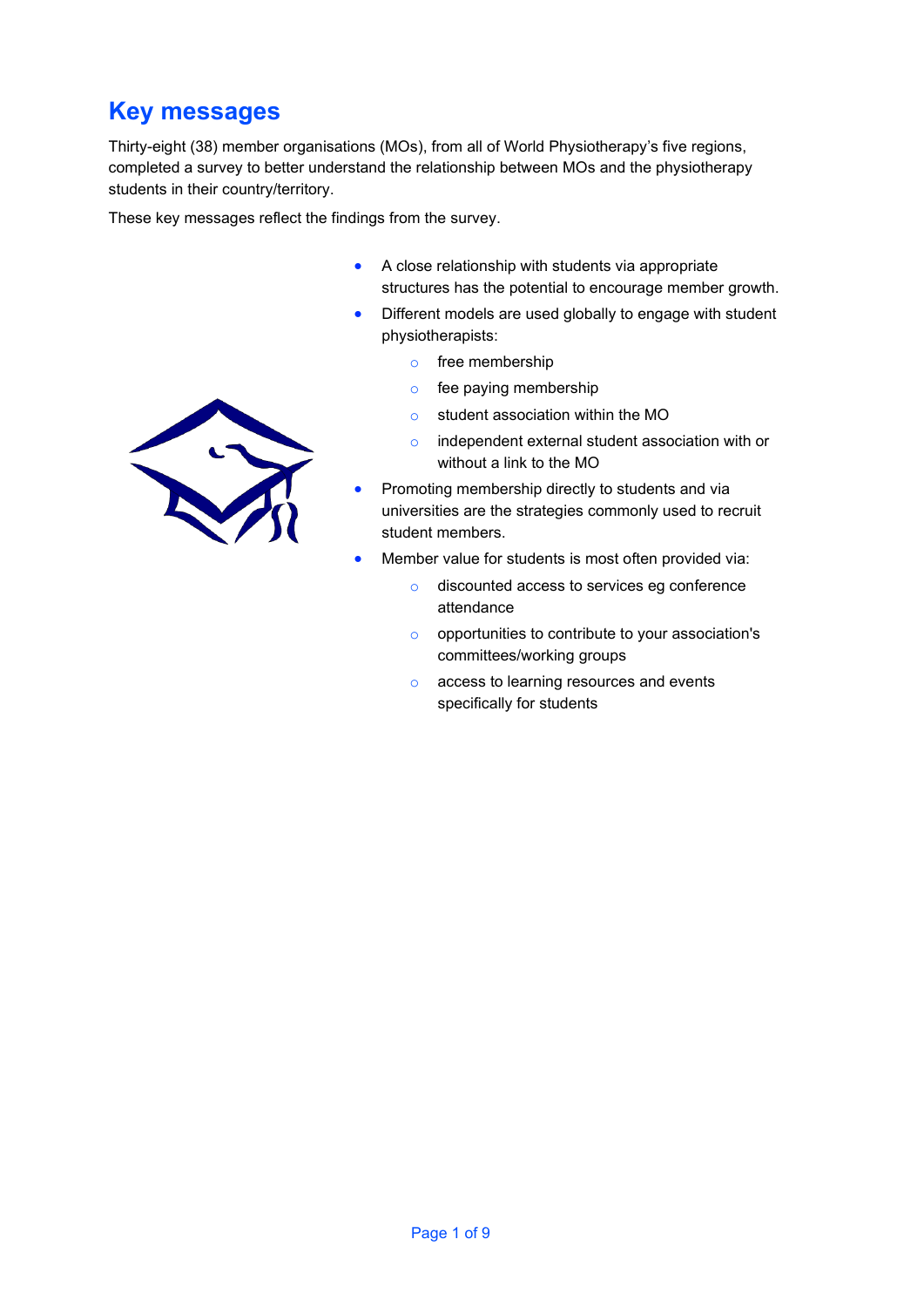## **Introduction**

The World Physiotherapy **Future Network** is a network for physiotherapist students and early career professionals, who have been qualified less than five years. It was established to connect students and early career professionals worldwide and to gain insights from their experiences.

The aim of the network is to:

- engage physiotherapist students and early career professionals with World Physiotherapy and their member organisations; and
- encourage, promote and facilitate the interchange of ideas and activities of common interest.

World Physiotherapy supports the development of strong member organisations (MOs). One area of activity enables this is early engagement between student physiotherapists and the MO to facilitate conversion to full membership on qualification. To better understand strategies in support of this a global survey was used. The information gathered, and case studies presented, will hopefully be useful to MOs in reviewing their own activities in this area.

This survey predominantly focused on the relationship MOs have with students rather than early career professionals, as students are a clearly definable group. A student in this context is defined as a person enrolled on a physiotherapy professional entry level programme (ELP).

Not all MOs have an ELP in their country and there is huge variation in those that do from 1 programme in 22 countries/territories to 999 in Brazil.

### **Respondents**

World Physiotherapy designed a survey with input from the Future Network and distributed it to all MOs (n=125) in July 2021. However, only 109 (87%) members have physiotherapist ELPs in their country/territory.

There were 38 responses, equating to 35% of members with ELPs. There were and additional four incomplete responses from MOs who did not have an ELP so could not complete the survey.

### Table 1 Response rate

| <b>Region</b>           | <b>Number of MOs with ELPs</b> | <b>Respondents</b> |
|-------------------------|--------------------------------|--------------------|
| Africa                  | 23                             | 9(39%)             |
| Asia Western Pacific    | 27                             | $8(30\%)$          |
| Europe                  | 41                             | 13 (32%)           |
| North America Caribbean | 9                              | 5(56%)             |
| South America           | 9                              | 3(33%)             |
| <b>TOTAL</b>            | 109                            | 38                 |

Of the MOs that participated in the survey, 68% were aware of the World Physiotherapy Future Network.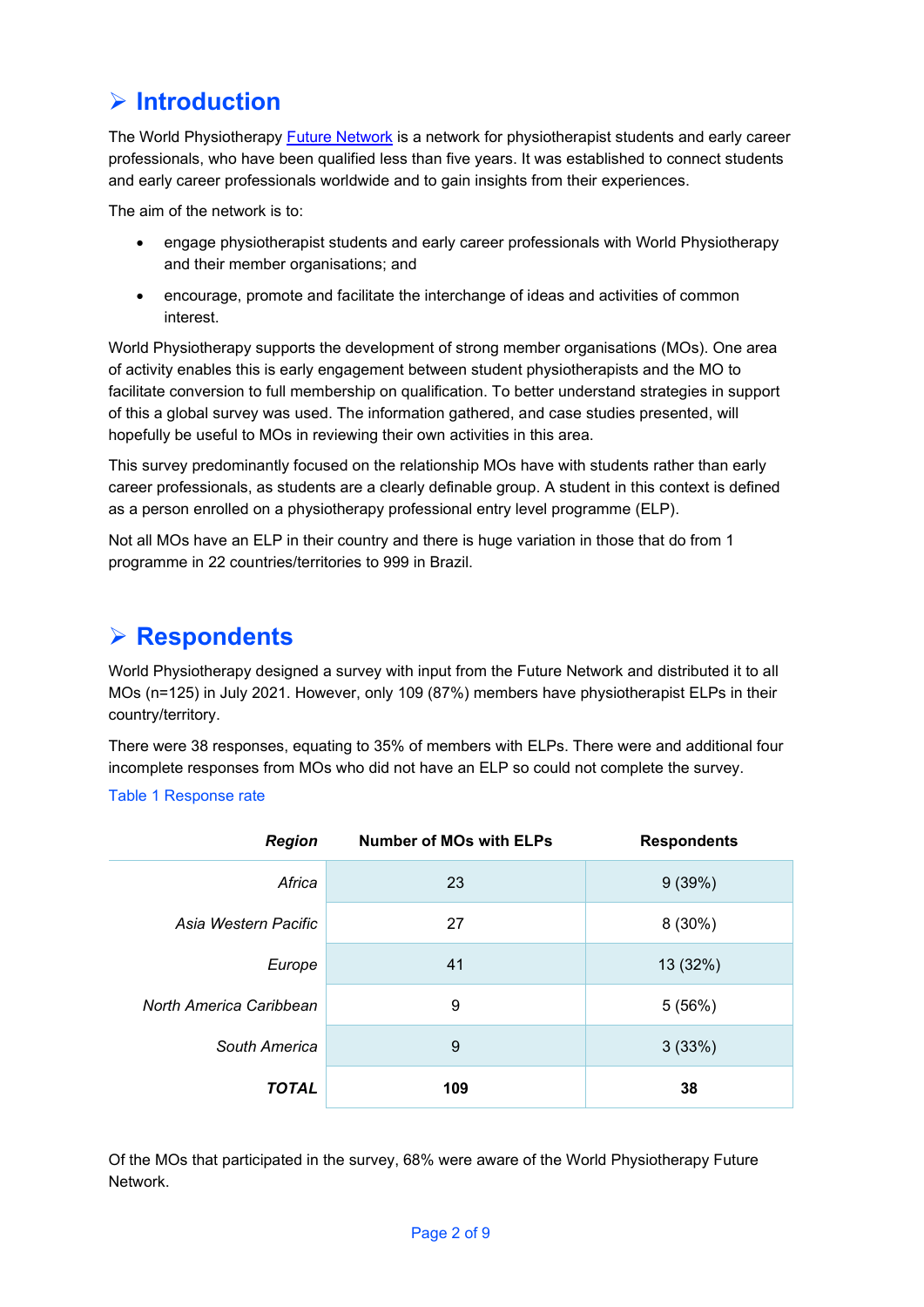## **Student membership benefits**

From the MOs that responded to the survey 66% of them reported having a student membership category. The student membership comes with a fee for 63% of these Mos, whilst for the others it is free.

The size of the student membership reported ranged from 1 to 7,500 members.

All MOs responding offer benefits to students if they become members of their association. The table below shows the percentage of MOs that offer each benefit.

#### Table 2 Student member benefits

| <b>Benefits offered to student members</b>                                  | <b>Percentage</b><br>of MOs |
|-----------------------------------------------------------------------------|-----------------------------|
| Discounted access to services eg conference attendance                      | 88%                         |
| Opportunities to contribute to your association's committees/working groups | 76%                         |
| Access to learning resources                                                | 64%                         |
| Events specifically for students                                            | 64%                         |
| Careers advice                                                              | 52%                         |
| Community platform for engagement                                           | 48%                         |
| Member-only website resource                                                | 40%                         |
| Magazine/newsletter                                                         | 36%                         |
| Journal                                                                     | 32%                         |
| Access to funding to support educational opportunities                      | 20%                         |
| Insurance                                                                   | 8%                          |

The most popular benefits for attracting students to membership are discounts on services and the ability to participate in the association.

### Recruiting student members

The most common method used by MOs to increase their student membership is to actively promote themselves and the benefits directly to student groups. Over 50% of responding MOs have a direct relationship with universities to promote membership, but the students have to register themselves. There is a very small portion (8%) of MOs that automatically enroll students via their university.

### Converting student members to qualified members

Once a student has qualified 48% (12/25) of MOs that responded offer newly qualified physiotherapists (early career professionals) with full membership at the standard member rate, while 52% (13/25) of MOs provide a discounted rate for a defined period. Sometimes the reduced membership fees were associated with reduced benefits.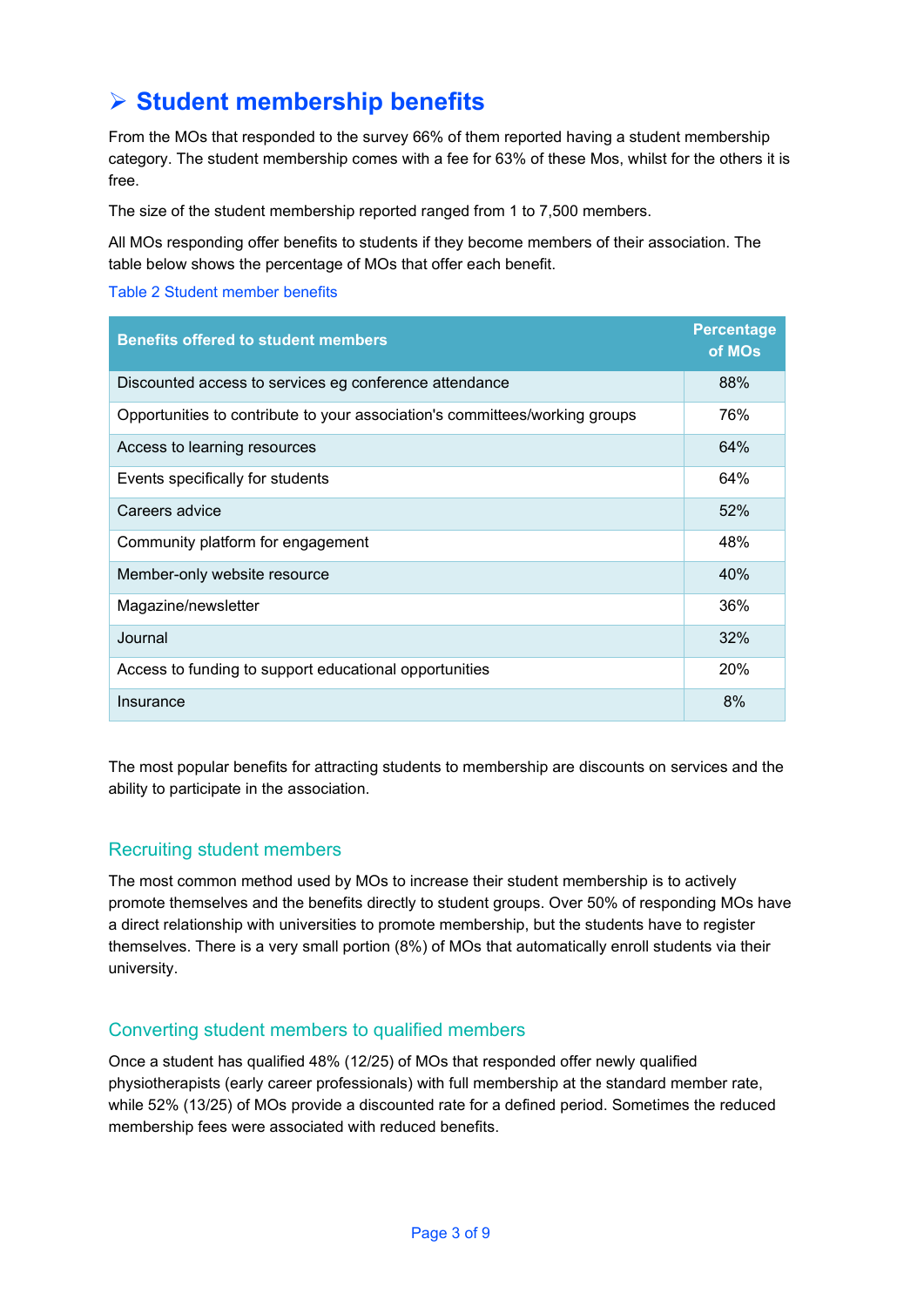## **National student association**

Aside from direct student membership, a number of MOs have connections to the future generation of physiotherapists through student associations, some of these are part of the MO and others are independent. Those that have independent student associations in their country/territory report that they may or may not have a connection with them (figure 1).



Figure 1 Student associations

The results show that 45% (n=17) of respondents have a good set up with a student association either as part of their organisation or closely associated with it. There is the potential for greater connections where student associations exist without any relationship to an MO, and a good level of interest in developing a student association across regions.

Of those MOs with a student association within their governance structures 83% of them include students in their committees, including positions on their executive board. Whereas only 36% of MOs with a connection to an independent student association provide them with opportunities to be a part of their association's committees.

### Information and tools to support the development of student associations

We asked the MOs who had indicated that they do not have a student association (n=16), what information or tools they would find helpful to fulfill this goal. The following were identified:

- regional engagement models
- webinar series for sharing experiences
- access to student association contacts
- country/territory engagement models
- case studies
- mentorship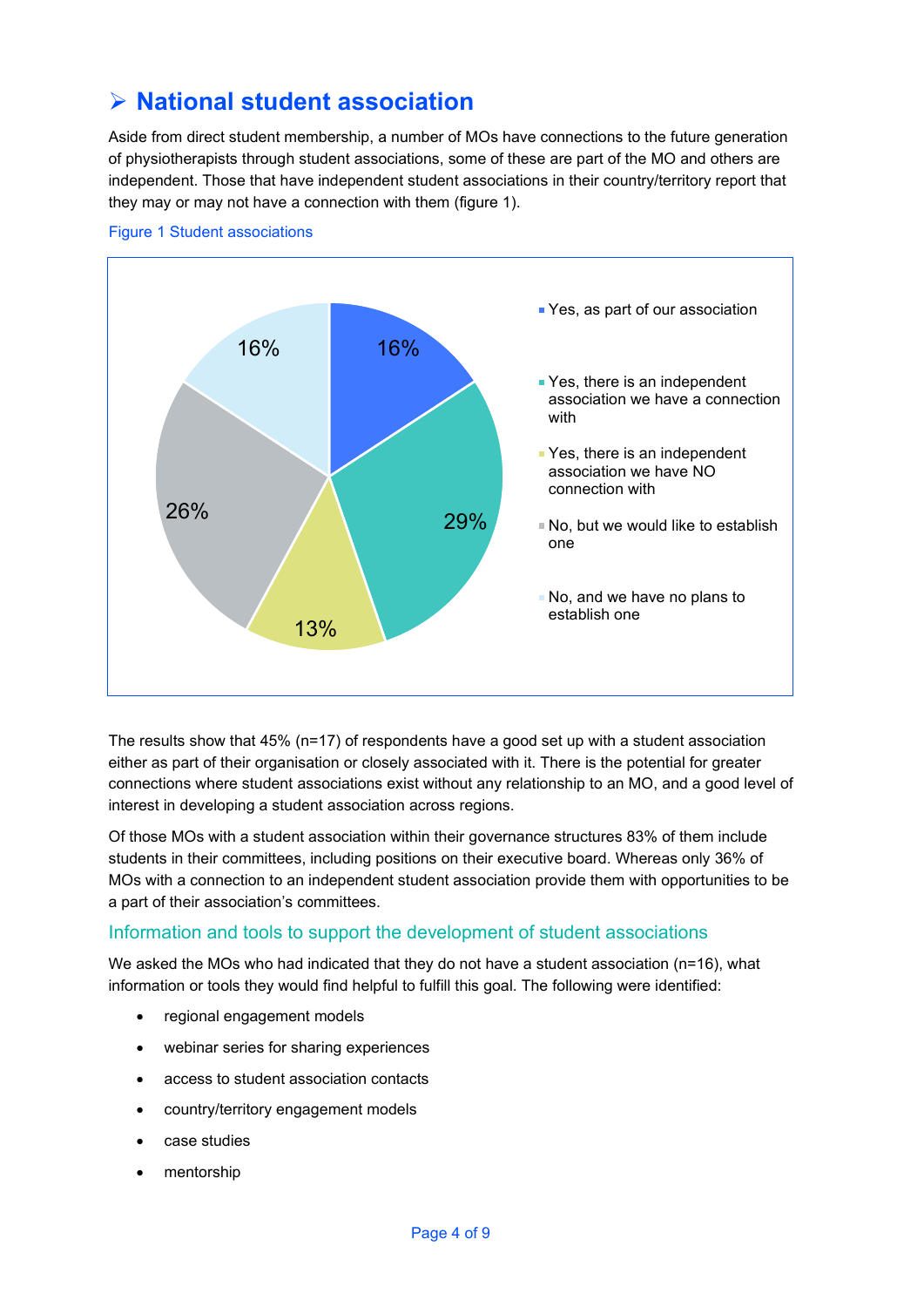# **Regional trends and case studies**

### Europe

Of 13 respondents 77% indicated they had a student membership category, of these seven have a fee to join and three are free. The most common benefits are discounts and opportunities to contribute to MO work. Europe is the only region to have some members offer insurance as a benefit. The most common route to attract student members is via targeted promotion to students. Three MOs have their own student association, three have an independent association they are connected with, four would like to establish one and three have no plans to set anything up.

### **Case study 1: Sweden**

The [Swedish Association of Physiotherapists](https://world.physio/membership/sweden) (SAP) has over 11,000 members and 633 student members from eight ELPs. Like most MOs who responded from the Europe region, there is a student membership fee and SAP promotes membership to the students.

The SAP offers a large range of benefits with membership:

- events specifically for students
- discounted access to services eg conference attendance
- careers advice
- a magazine/newsletter along with a journal
- opportunities to contribute to their work
- access to learning resources
- discounted access to services
- member-only website resources

After students graduate and become early career professionals SAP offers a reduced membership rate for their first year.

SAP have their own student association called "Studentsektionen" and they have representation on committees within the association. The chair of the student subgroup has an adjunct position to the executive committee, providing the opportunity for the student voice to be heard at the highest level.

### **Case study 2: France**

The [French National Council of Physiotherapists](https://world.physio/membership/france) (FNCP) has 97,421 members and is an institution whose functions are defined by law. Thus, only licensed physical therapists can belong to the order, and they are required to join after graduation to be allowed to practice. Thus, the law does not allow for students to be included in the order's membership, although close ties are forged with the national student association, particularly in the context of financial assistance, medical-psychological support, or support for student training and lobbying actions. This independent association, the [Fédération Nationale de Etudiants en Kinésithérapie](http://www.fnek.fr/) has 12,000 members, a well-structured resources website and a social media presence.

After students graduate they pay to become full members of the Order, FNCP.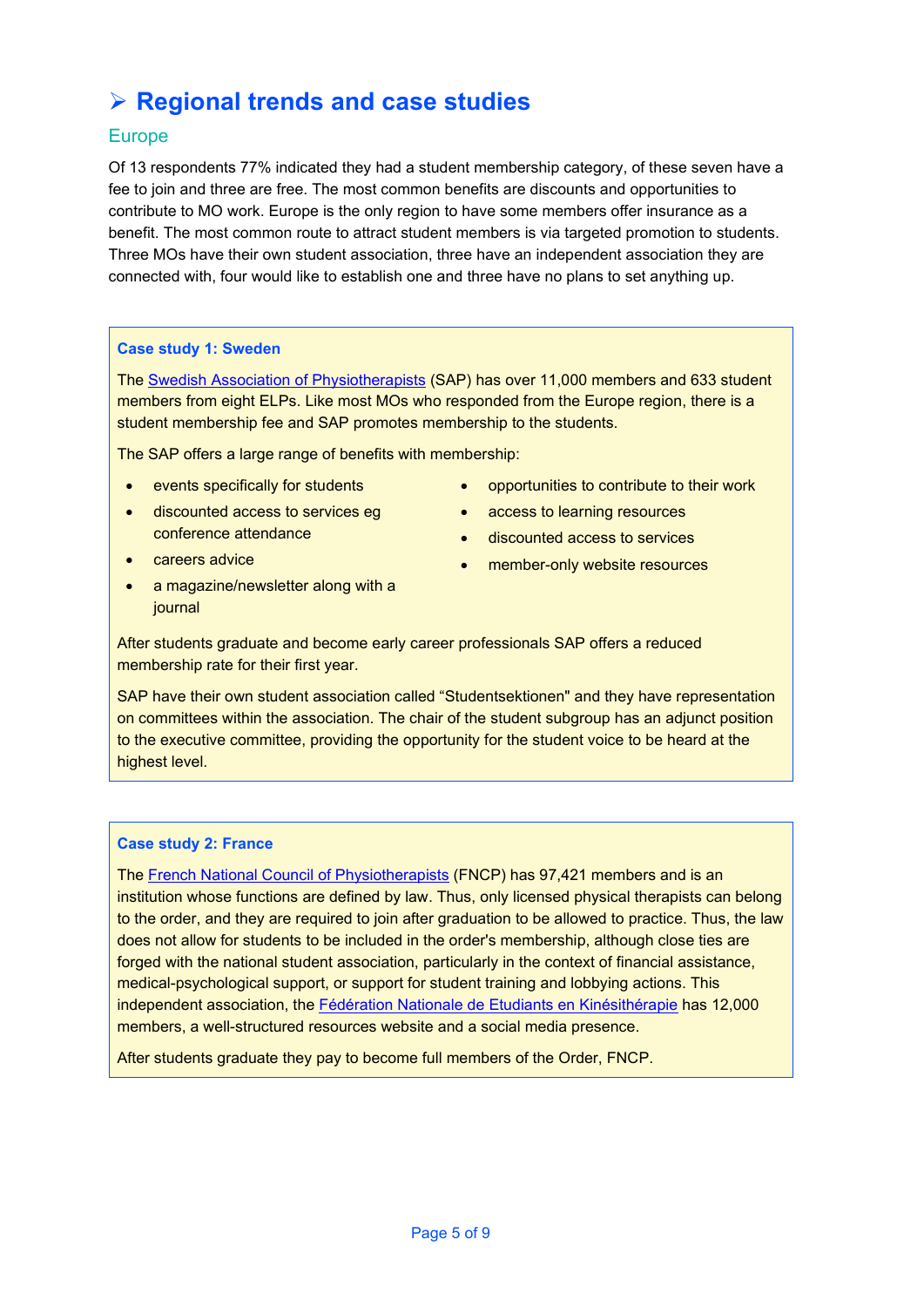### **Africa**

Of the nine MOs completing the survey 56% have a student membership category, with only one charging a fee and the other four being free to join as a student. The most common benefits are careers advice and a community platform for engagement.

The most common engagement model for MOs in Africa is to a have a connection with an independent student association. No MOs who took part in the survey have one as part of their association.

### **Case study 3: Nigeria**

The [Nigeria Society of Physiotherapy](https://world.physio/membership/nigeria) (NSP) has 790 members and 140 student members from 16 ELPs. It is free for students to join their membership, like other MOs within the Africa region.

The NSP offers a number of benefits with membership:

- student only events
- discounted access to services
- careers advice
- member-only website resources
- access to learning resources
- access to funding to support educational opportunities
- financial support
- mentorship

The NSP has links to universities within Nigeria to attract students to membership and also does its own promotion to students.

Once students have qualified, they are offered a graduate membership with their provisional board license, however this is not full membership.

Like other MOs from the Africa region that took part in the study, the NSP does not have a student association of its own but has connections to an independent association, the [Nigerian](https://www.nigaps.org/)  **Association of Physiotherapy Students.** 

### Asia western pacific

Of the eight MOs taking part in the survey four have a student membership category, three of which have a fee to join and one that is free. The most common benefits are discounted access to services, student events, access to learning resources and magazines/newsletters.

The most common strategy to recruit student members is via the MO relationship with universities to advertise the opportunity.

It is common for there to be an independent student association with the majority having no connection to the MO, so they work independently to the association.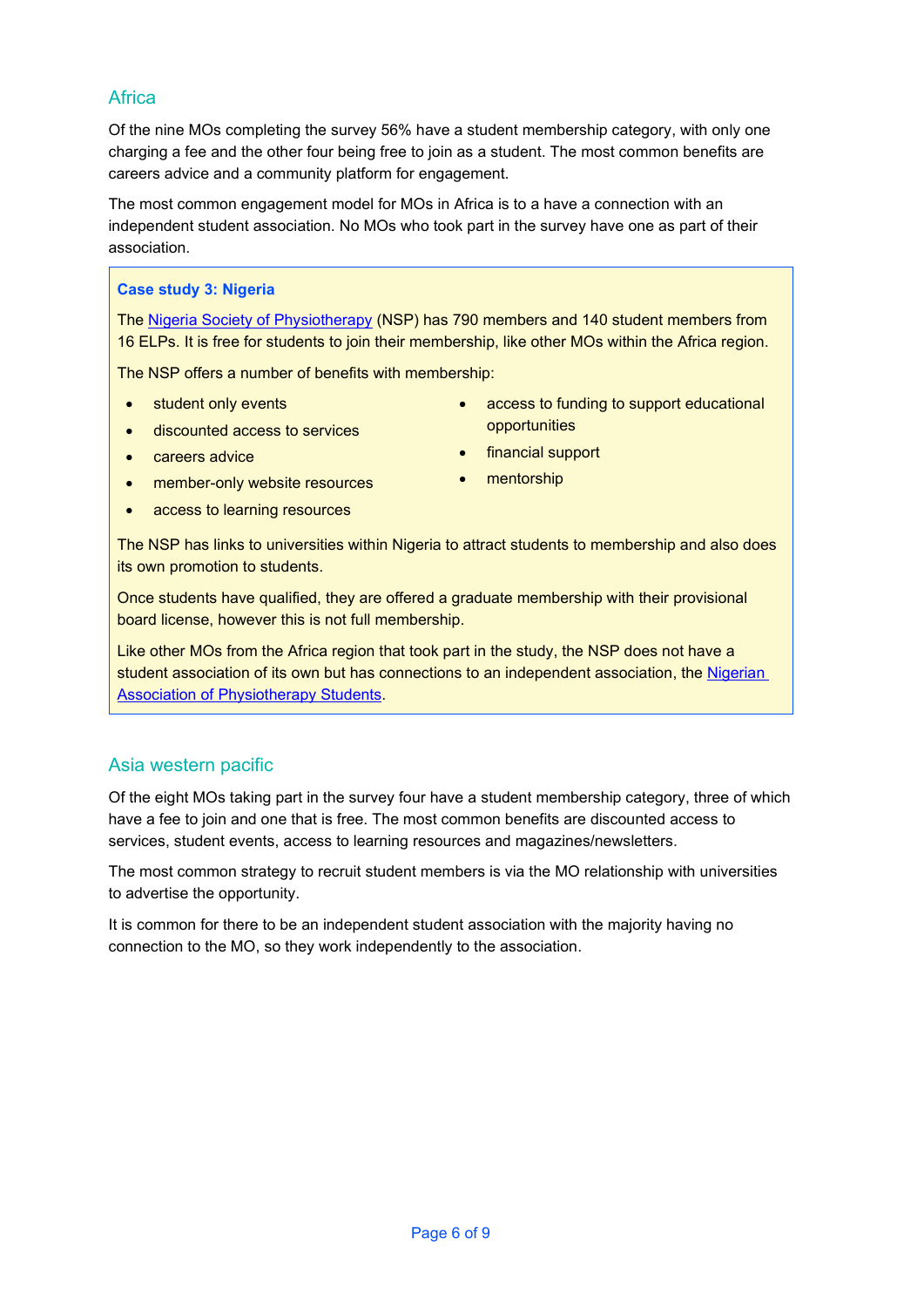### **Case study 4: Vietnam**

The [Vietnam Physical Therapy Association](https://world.physio/membership/vietnam) (VPTA) has 442 members and 130 student members from 16 ELPs. It only became a member of World Physiotherapy in 2021. Students are offered an associate membership with 25% membership fee, then they will be transferred to a full membership (with their permission) once they graduate. However, they are offered a one-year membership for free once graduated.

The VPTA offers a number of benefits with membership:

- community platform for engagement
- student only events
- discounted access to services
- careers advice
- magazine/newsletter
- opportunities to contribute to the work of the association
- access to learning resources
- access to funding to support educational opportunities

The VPTA has links to universities within Vietnam to attract students to membership and also does its own promotion.

Like other MOs from the World Physiotherapy AWP region, Vietnam is aware of an independent student association, the [Vietnamese student association,](http://hoisinhvien.com.vn/) but has no connection with it and it is not specific for physiotherapy students.

### North America Caribbean

Five MOs with ELPs participated in the survey and of these four have a student membership category with one providing free membership and the others charging a fee. The most common benefits are discounts, opportunities to contribute to MO work and access to learning resources.

The most common strategy to encourage student members is done via targeted promotion to students. Two of the MOs have their own student association and the others have no student association.

### **Case study 5: Canada**

The [Canadian Physiotherapy Association](https://world.physio/membership/canada) (CPA) has 12,315 members and 2,700 student members from 15 ELPs. It has one of the largest student membership numbers of all MOs that participated in the survey. It is free for students to join.

As well as free membership, students are attracted to the CPA with the following benefits:

- student only events
- discounted access to services
- careers advice
- magazine/newsletter
- opportunities to contribute to the work of the association
- member-only website resource
- access to learning resources

• journal

Canada is the only MO that responded indicating they automatically register students into membership via their universities, upon receipt of student consent. They also actively promote membership themselves and have links to universities to promote for them.

The CPA has the [National Student Assembly,](https://physiotherapy.ca/national-student-assembly) a student association within their membership. They have representation on committees including the Divisions Chairs Committee.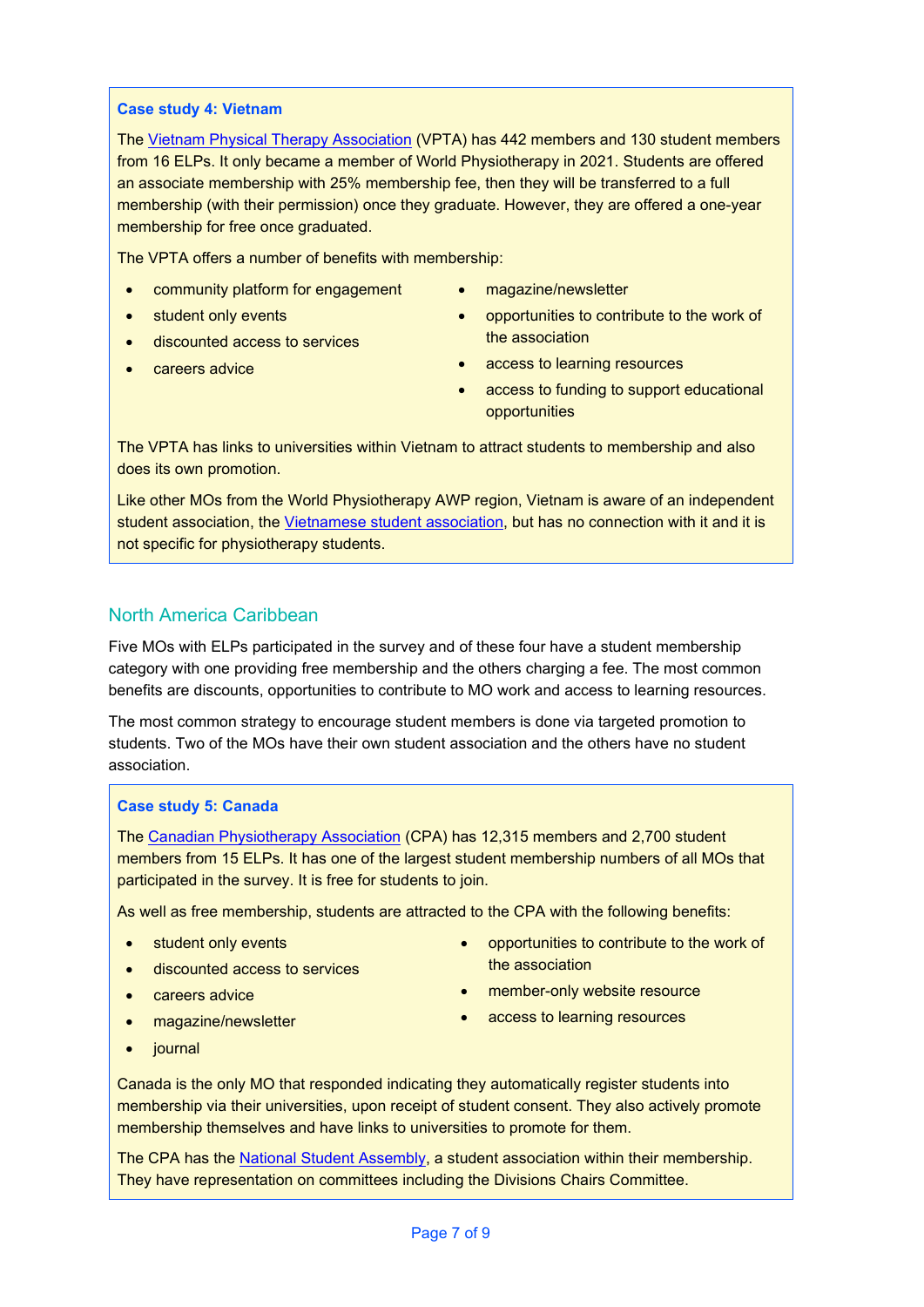### South America

Three MOs completed the survey with two of them having a student membership category that is free. The most common benefits are discounts, opportunities to contribute to MO work and access to learning resources. Targeted promotion to students is used to recruit members.

None of the MOs have student associations within their MO. In two there are independent associations with one having a relationship to the MO and one working independently. The other MO has no student association but would like to establish one.

### **Case study 6: Uruguay**

The [Physiotherapists' Association of Uruguay](https://world.physio/membership/uruguay) (PAU) has 393 members and 20 student members from three ELPs. There is a fee to join.

The PAU offers a number of benefits with membership:

- access to learning resources
- opportunities to contribute to the work of the association
- discounted access to services

The PAU does its own promotion to students.

• community platform for engagement

There is an independent student association that the MO has no connection with.

### **Guidance for member organisations**

This study has shown that 26% of the MOs that took part do not have a student association but aspire to create one of their own.

A membership model that includes options for students is a way to engage with students and include the student voice in the work of the association, as well as grow membership hopefully converting students to full members on qualification.

To attract students to become members, it is recommended that MOs consider the benefits that can be provided. Each MO will be offer different benefits according to the resources available to them. Suggestions include:

- free membership if financially viable
- discounted student membership rates
- financial discounts to MO services and events
- provide opportunities for the student voice to be heard on organisational matters
- provide access to learning resources
- plan student only events
- create connections with universities with entry level education programmes to promote MO membership through them
- staggered membership rates after qualification

Where there is student membership but no association, MOs are encouraged to explore the potential to establish a more formal structure for ongoing sustainability and engagement.

Where an independent student association exists, but there is no established connection with the